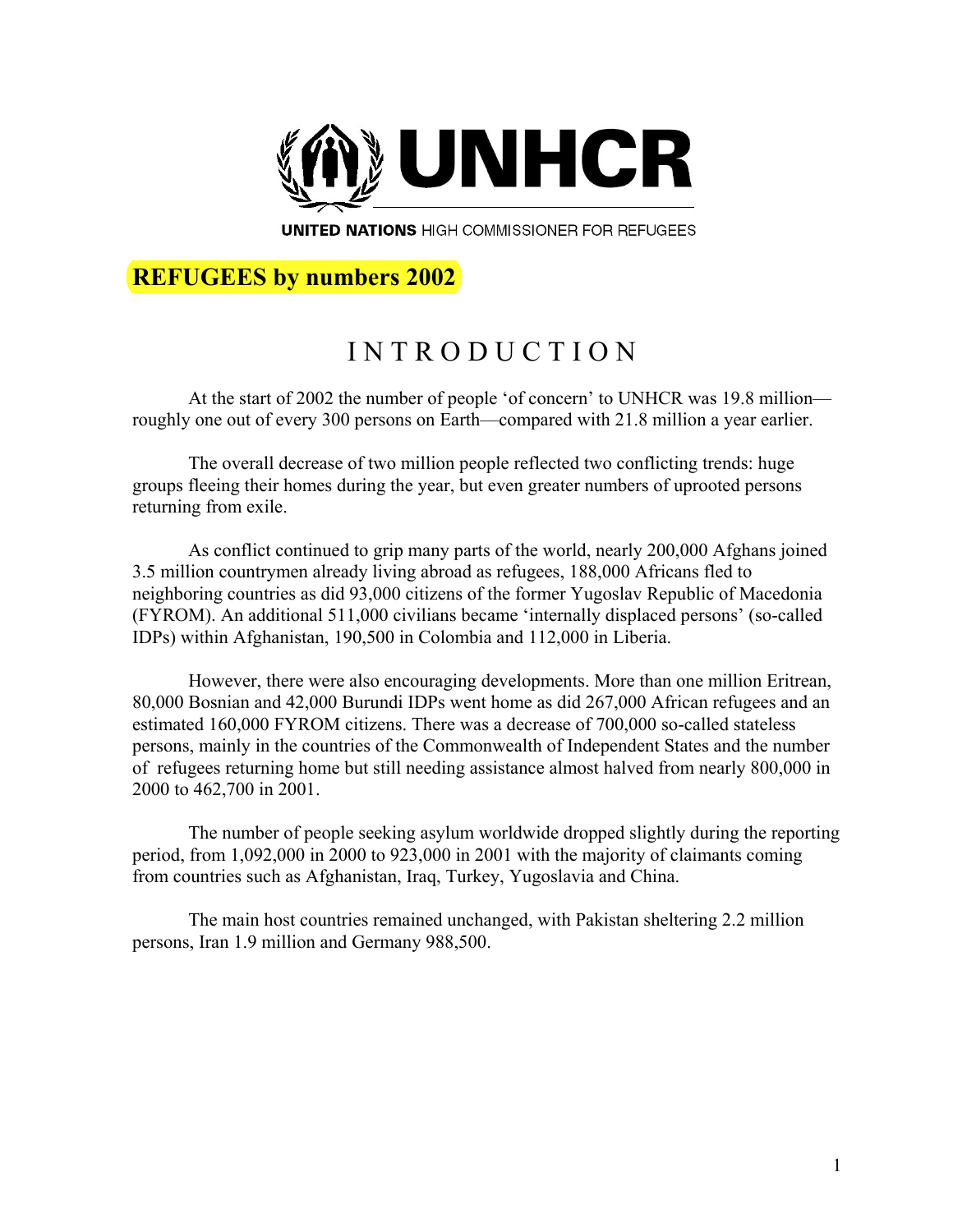#### **ESTIMATED NUMBER OF PERSONS OF CONCERN WHO FALL UNDER THE MANDATE OF UNHCR [ by region ]**

| Region                    | <b>Total of Concern</b><br>1 <sup>st</sup> January 2001* | <b>Total of Concern</b><br>1 <sup>st</sup> January 2002 |
|---------------------------|----------------------------------------------------------|---------------------------------------------------------|
| Asia                      | 8,449,900                                                | 8,820,700                                               |
| Africa                    | 6,060,100                                                | 4,173,500                                               |
| Europe                    | 5,592,400                                                | 4,855,400                                               |
| Northern America          | 1,051,700                                                | 1,086,800                                               |
| Latin America & Caribbean | 575,500                                                  | 765,400                                                 |
| Oceania                   | 84,500                                                   | 81,300                                                  |
| <b>TOTAL</b>              | 21,814,200                                               | 19,783,100                                              |

\* *Revised year-end figures.*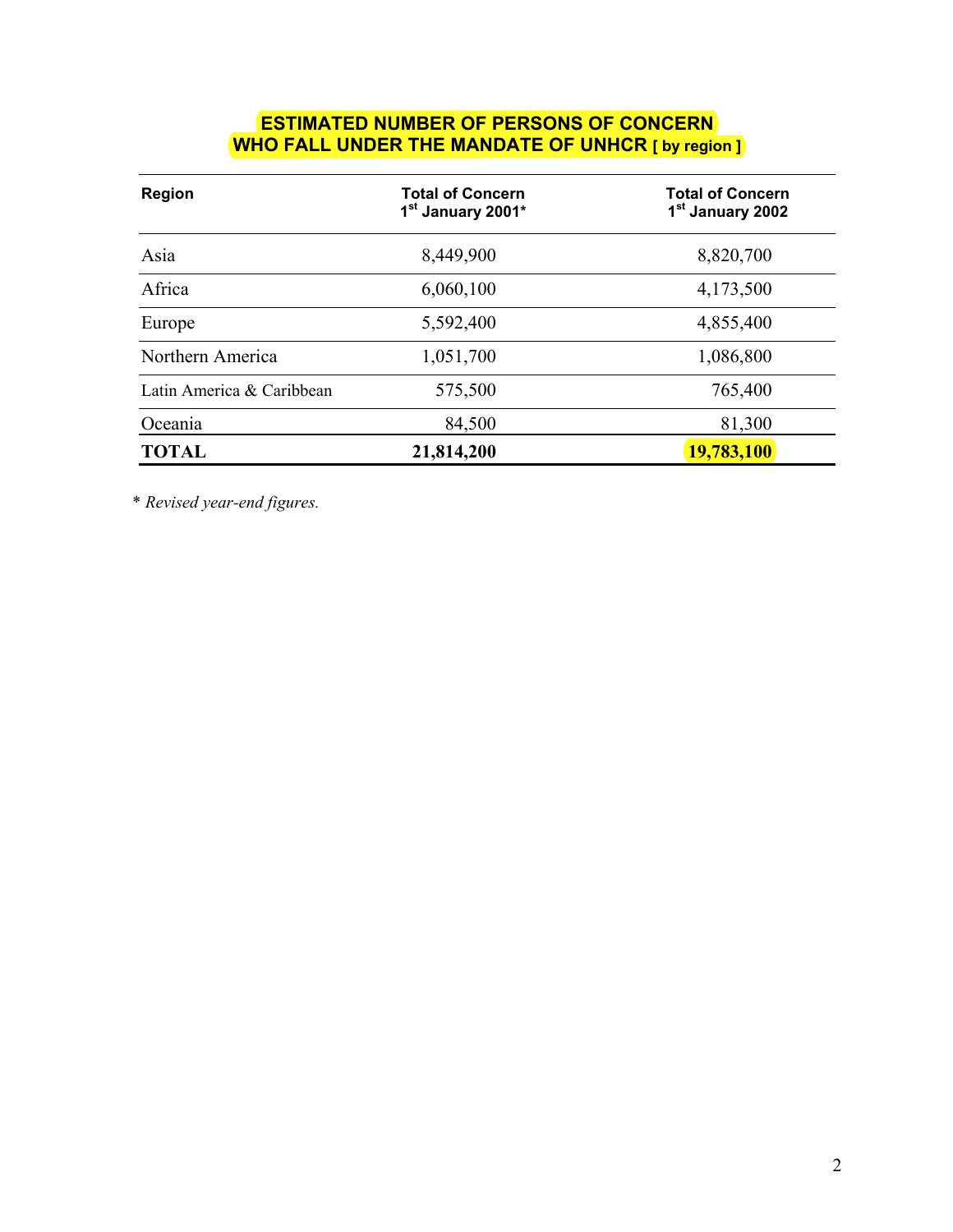### **ESTIMATED NUMBER OF REFUGEES AND TOTAL PERSONS OF CONCERN TO UNHCR WORLDWIDE**

#### **(all figures as at 31 December of each given year)**

| Year | <b>Refugee estimate</b> | <b>Total population of concern</b> |
|------|-------------------------|------------------------------------|
| 1980 | 8,439,000               |                                    |
| 1981 | 9,696,000               |                                    |
| 1982 | 10,300,000              |                                    |
| 1983 | 10,602,000              |                                    |
| 1984 | 10,710,000              |                                    |
| 1985 | 11,844,000              |                                    |
| 1986 | 12,614,000              |                                    |
| 1987 | 13,103,000              |                                    |
| 1988 | 14,319,000              |                                    |
| 1989 | 14,706,000              |                                    |
| 1990 | 17,370,000              |                                    |
| 1991 | 16,829,000              |                                    |
| 1992 |                         |                                    |
| 1993 | 17,802,000              |                                    |
|      | 16,242,000              | 23,033,000                         |
| 1994 | 15,637,000              | 27,419,000                         |
| 1995 | 14,855,000              | 26,103,000                         |
| 1996 | 13,312,000              | 22,729,000                         |
| 1997 | 11,966,000              | 22,376,000                         |
| 1998 | 11,430,000              | 21,460,000                         |
| 1999 | 11,626,000              | 22,257,000                         |
| 2000 | 12,062,000              | 21,814,000                         |
| 2001 | 12,051,000              | 19,783,000                         |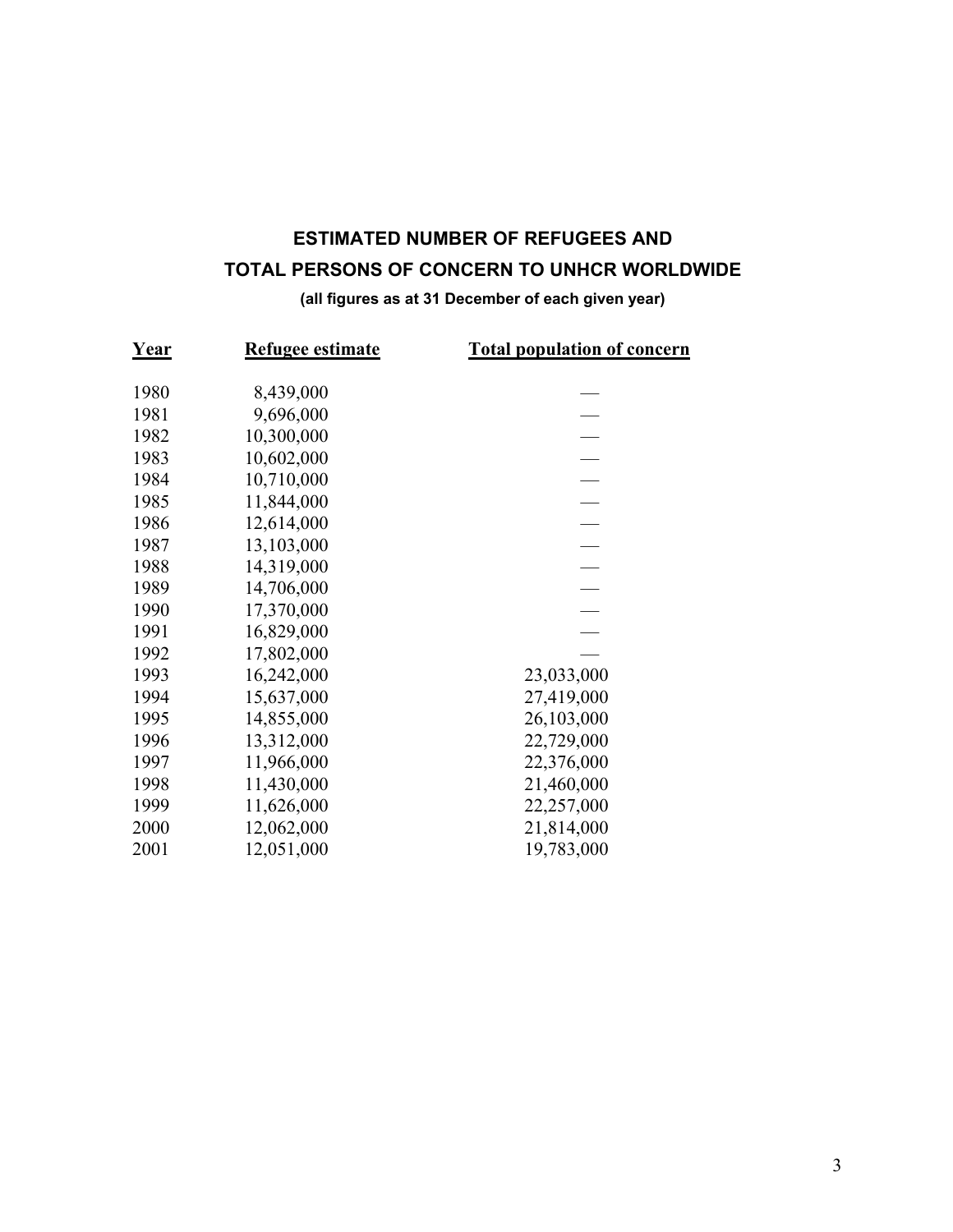# **Who does UNHCR help and how?**

UNHCR provides protection and assistance not only to refugees, but also to other categories of displaced or needy persons. These include asylum seekers, refugees who have returned home but still need help in rebuilding their lives, local civilian communities which are directly affected by the movements of refugees and, perhaps most importantly, growing numbers of internally displaced persons (IDPs). These are people who have been forced to flee their homes, but who have not reached a neighboring country and therefore, unlike refugees, are not protected by international law or eligible to receive many types of aid. As the nature of war has changed in the last few decades, with more and more internal conflicts replacing interstate wars, the number of IDPs has increased significantly and they are now the second largest group of concern to UNHCR. The special U.N. Representative for Internally Displaced Persons estimates there are between 20-25 million IDPs worldwide, with major concentrations in Sudan, Angola, Colombia, Democratic Republic of Congo, Afghanistan, Sri Lanka, Bosnia-Herzegovina and countries of the former Soviet Union. UNHCR helps an estimated 5.3 million of these people.

| PERSONS OF CONCERN TO UNHCR<br>[ at $1^{ST}$ January 2002, by category ] |                 |                   |                             |                                       |                                 |
|--------------------------------------------------------------------------|-----------------|-------------------|-----------------------------|---------------------------------------|---------------------------------|
| Region                                                                   | <b>Refugees</b> | Asylum<br>seekers | <b>Returned</b><br>refugees | <b>IDPs and Others</b><br>of Concern* | <b>TOTAL</b><br>$1ST$ Jan. 2002 |
| Asia                                                                     | 5,770,300       | 33,100            | 49,200                      | 2,968,000                             | 8,820,700                       |
| Africa                                                                   | 3,305,100       | 107,200           | 266,800                     | 494,500                               | 4,173,500                       |
| Europe                                                                   | 2,227,900       | 335,400           | 146,500                     | 2,145,600                             | 4,855,400                       |
| Northern America                                                         | 645,100         | 441,700           |                             |                                       | 1,086,800                       |
| Latin America<br>& Caribbean                                             | 37,400          | 7,900             | 200                         | 720,000                               | 765,400                         |
| Oceania                                                                  | 65,400          | 15,600            |                             | 300                                   | 81,300                          |
| <b>TOTAL</b>                                                             | 12,051,100      | 940,800           | 462,700                     | 6,328,400                             | 19,783,100                      |

*\* Internally displaced persons, stateless and war-affected populations.*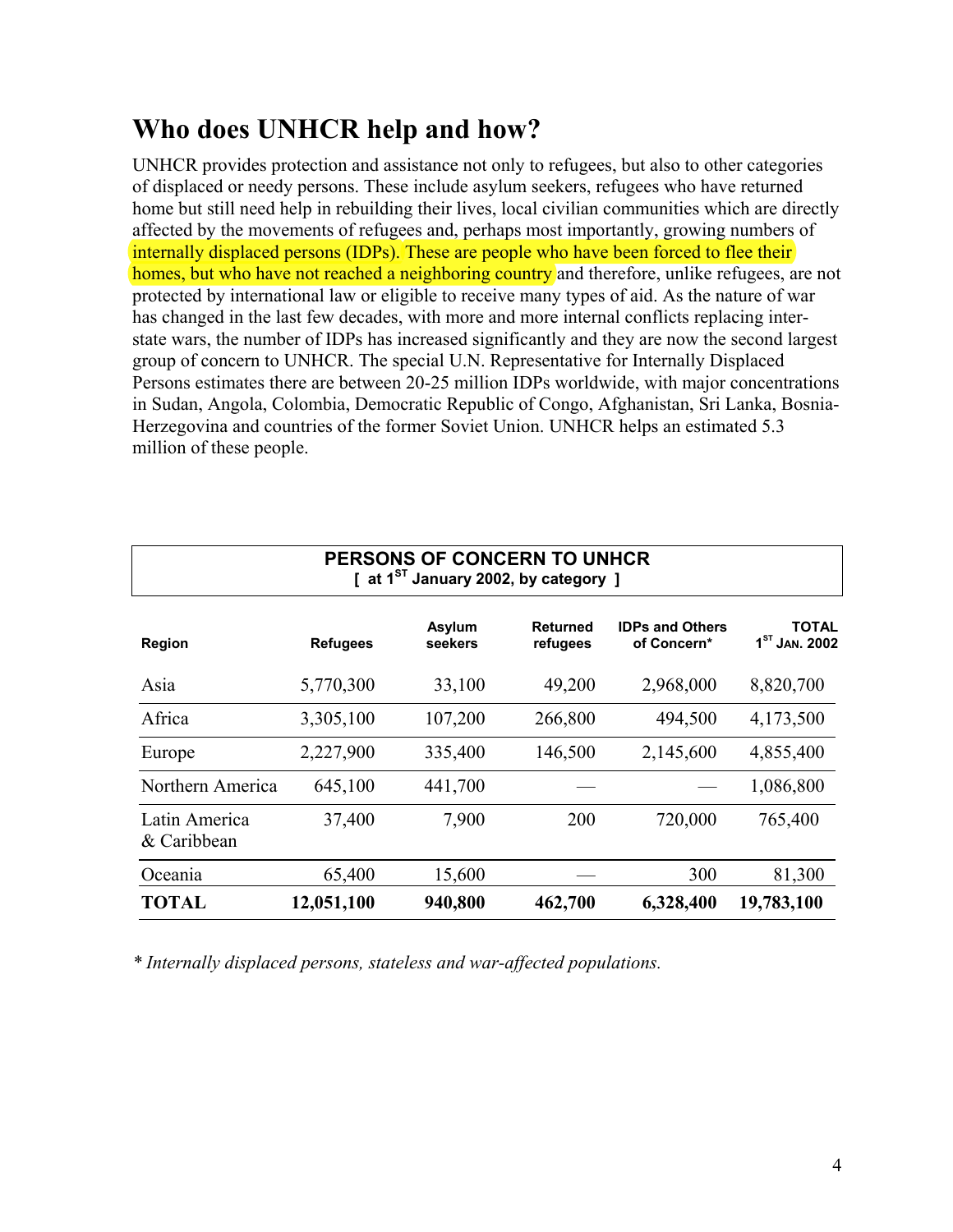### **Refugees: 12 million**

UNHCR's founding mandate defines refugees as persons who are outside their country and cannot return owing to a well-founded fear of persecution because of their race, religion, nationality, political opinion or membership of a particular social group. Regional instruments such as the 1969 Organization of African Unity Refugee Convention and the 1984 Cartagena Declaration in Latin America expanded that mandate to include persons who have fled because of war or civil conflict. A total of 144 countries have signed the 1951 Geneva Refugee Convention and/or its 1967 Protocol and recognize persons as refugees based on the definitions contained in this and the regional instruments. Figures used by UNHCR are based on these definitions and include persons in Europe and other areas of the world who have been allowed to stay for humanitarian reasons and those who have been granted 'temporary protection' on a group basis.

| ORIGIN OF MAJOR REFUGEE POPULATIONS IN 2001<br>[ Ten largest groups <sup>1</sup> ] |                                                   |           |
|------------------------------------------------------------------------------------|---------------------------------------------------|-----------|
| Country of Origin <sup>2</sup><br><b>Total</b><br><b>Main Countries of Asylum</b>  |                                                   |           |
| Afghanistan                                                                        | Pakistan / Iran                                   | 3,809,600 |
| Burundi                                                                            | Tanzania                                          | 554,000   |
| Iraq                                                                               | Iran                                              | 530,100   |
| Sudan                                                                              | Uganda / Ethiopia / D.R. Congo / Kenya / C.A.R.   | 489,500   |
| Angola                                                                             | Zambia / D.R. Congo / Namibia                     | 470,600   |
| Somalia                                                                            | Kenya / Yemen / Ethiopia / USA / United Kingdom   | 439,900   |
| Bosnia-Herzegovina                                                                 | Yugoslavia / USA / Sweden / Denmark / Netherlands | 426,000   |
| Democratic Rep. Congo                                                              | Tanzania / Congo / Zambia / Rwanda / Burundi      | 392,100   |
| Viet Nam                                                                           | China / USA                                       | 353,200   |
| Eritrea                                                                            | Sudan                                             | 333,100   |

<sup>1</sup> An estimated 3.9 million Palestinians who are covered by a separate mandate of the U.N. Relief and Works Agency for Palestine Refugees in the Near East (UNRWA) are not included in this report. However, Palestinians outside the UNWRA area of operations such as those in Iraq or Libya, are considered to be of concern to UNHCR. At year-end their number was  $349,100.$ 

<sup>2</sup> This table includes UNHCR estimates for nationalities in industrialized countries on the basis of recent refugee arrivals and asylum seeker recognition.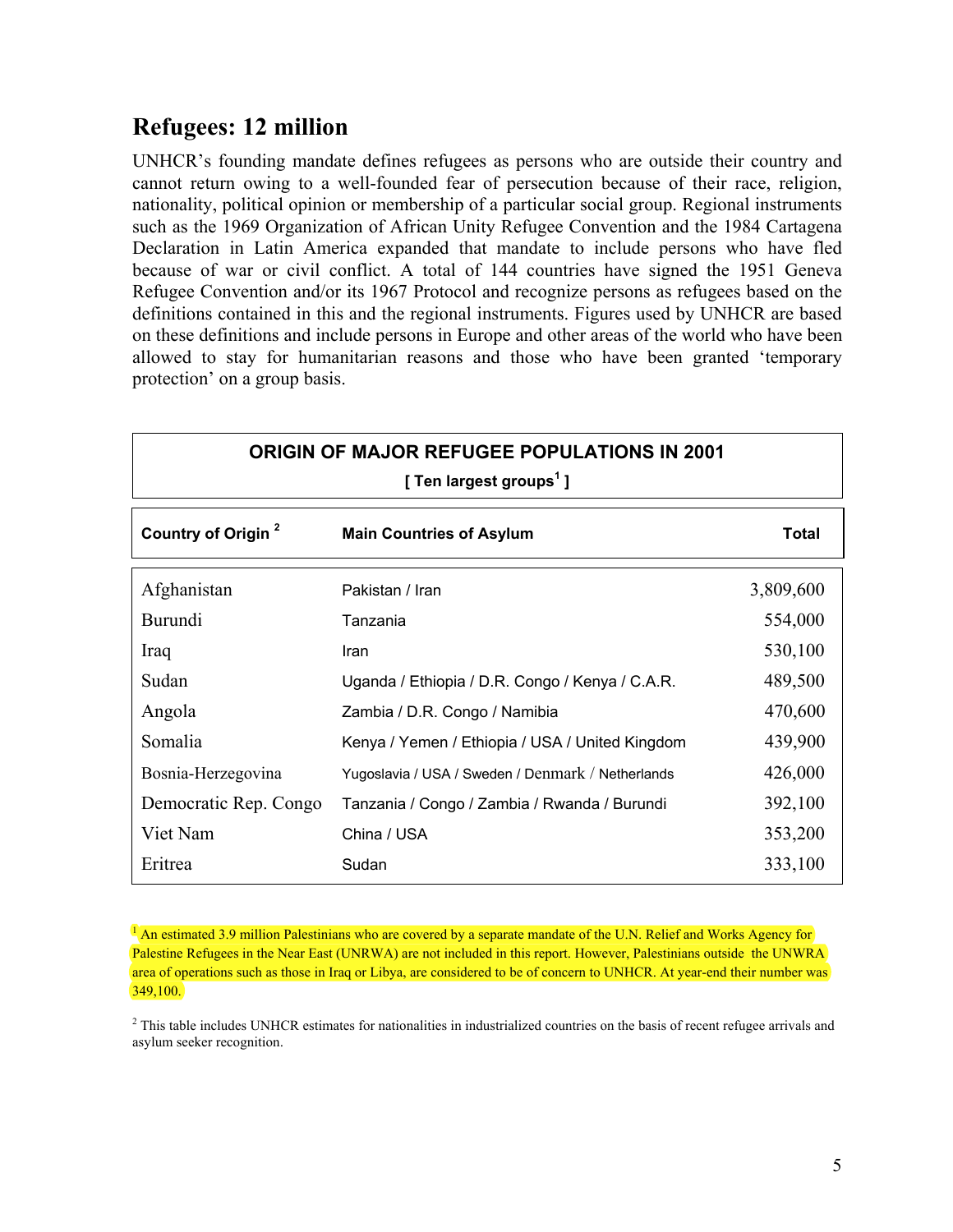# **MAJOR REFUGEE ARRIVALS DURING 20011**

| Origin               | Main countries of asylum               |         |
|----------------------|----------------------------------------|---------|
|                      |                                        | Total   |
|                      |                                        |         |
| Afghanistan          | Pakistan                               | 199,900 |
| <b>FYR</b> Macedonia | Yugoslavia                             | 93,200  |
| Angola               | Zambia / D.R. Congo                    | 44,800  |
| Sudan                | Kenya / Ethiopia / Uganda / D.R. Congo | 35,000  |
| D.R. Congo           | Tanzania / Zambia / Rwanda / Burundi   | 32,700  |
| Central African Rep. | D.R. Congo                             | 26,500  |
| Burundi              | Tanzania / Zambia                      | 15,700  |
| Liberia              | Côte d'Ivoire / Sierra Leone / Guinea  | 11,700  |
| Rwanda               | Uganda / Tanzania                      | 6,500   |
| Senegal              | Gambia                                 | 2,000   |
|                      |                                        |         |

<sup>1</sup> *Ten largest movements.*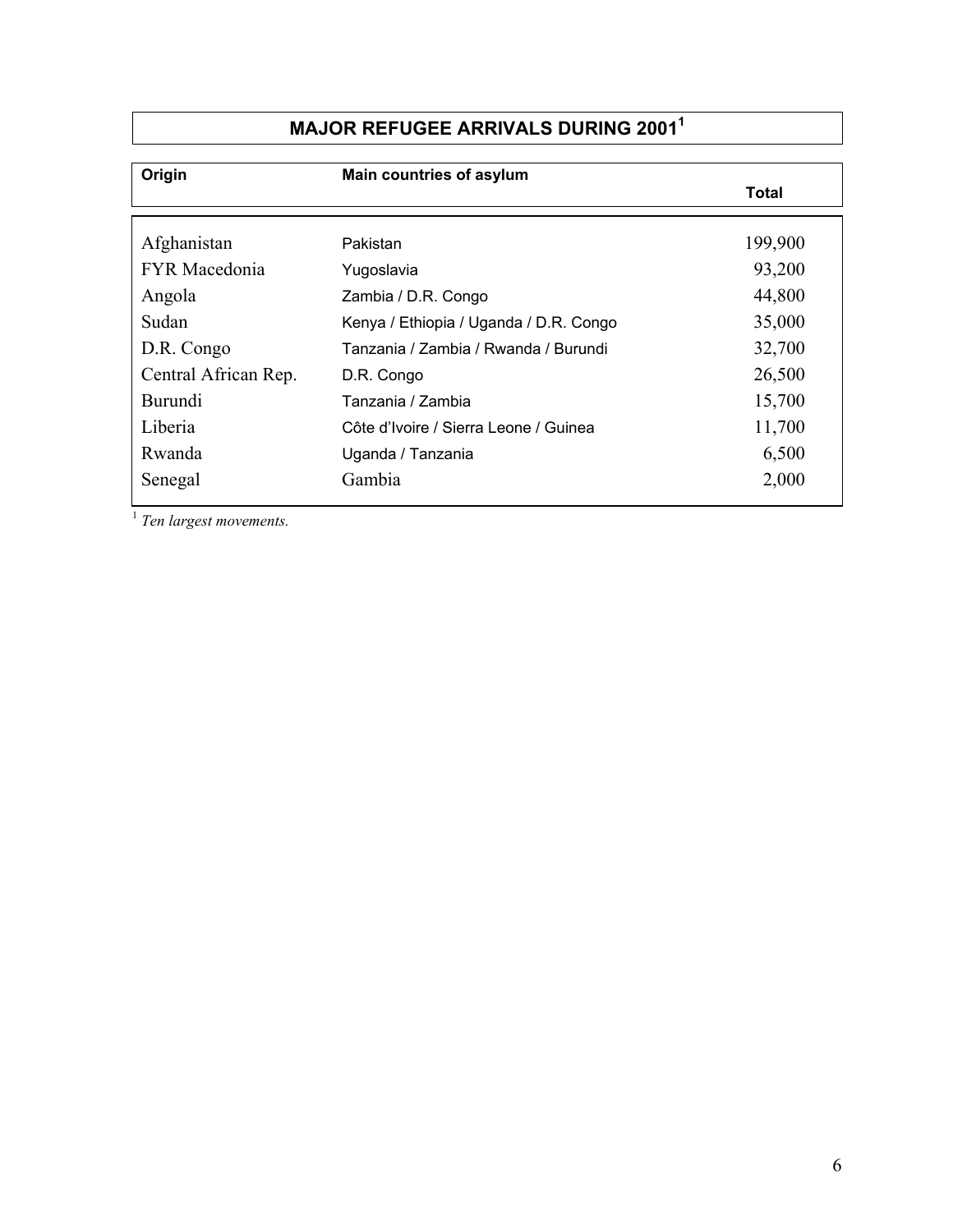### **Returnees: 462,700**

The majority of refugees prefer to and do return home as soon as circumstances permit, generally when a conflict has ended, a degree of stability has been restored and basic infrastructure is being rebuilt. UNHCR encourages voluntary repatriation as the best solution for displaced persons. The agency often provides transportation and a start-up package which could include cash grants and practical assistance such as farm tools and seeds. On occasion, it extends this help to include the rebuilding of homes, schools, clinics and roads. Field staff monitor the well-being of 'returnees' in delicate situations. The duration of such activities varies, but rarely lasts longer than two years when longer-term development assistance from other organizations is more appropriate. In the latest reporting period, the number of people needing help dropped by nearly one-half, from 786,000 in 2000 to 462,700. Statistics on number of returnees reflect the number of persons going home during a 12-month period.

#### **MAJOR VOLUNTARY REPATRIATION MOVEMENTS [ in 2001, by destination1 ]**

| To                              | <b>From</b>                                  |        |
|---------------------------------|----------------------------------------------|--------|
| (Country / Territory of Origin) | (Main Countries of Asylum)                   | Total  |
|                                 |                                              |        |
| Sierra Leone                    | Guinea / Liberia                             | 92,300 |
| <b>FYR</b> Macedonia            | Yugoslavia / Albania                         | 90,000 |
| Somalia                         | Ethiopia                                     | 51,300 |
| Eritrea                         | Sudan                                        | 32,700 |
| Burundi                         | Tanzania                                     | 27,900 |
| Afghanistan                     | Iran / Pakistan                              | 26,100 |
| Yugoslavia                      | Germany / Bosnia-Herzegovina / FYR Macedonia | 25,600 |
| Rwanda                          | D.R. Congo / Tanzania                        | 21,700 |
| Bosnia-Herzegovina              | Yugoslavia / Croatia / Germany               | 18,700 |
| East Timor                      | Indonesia                                    | 18,200 |

<sup>1</sup> *Ten largest movements.*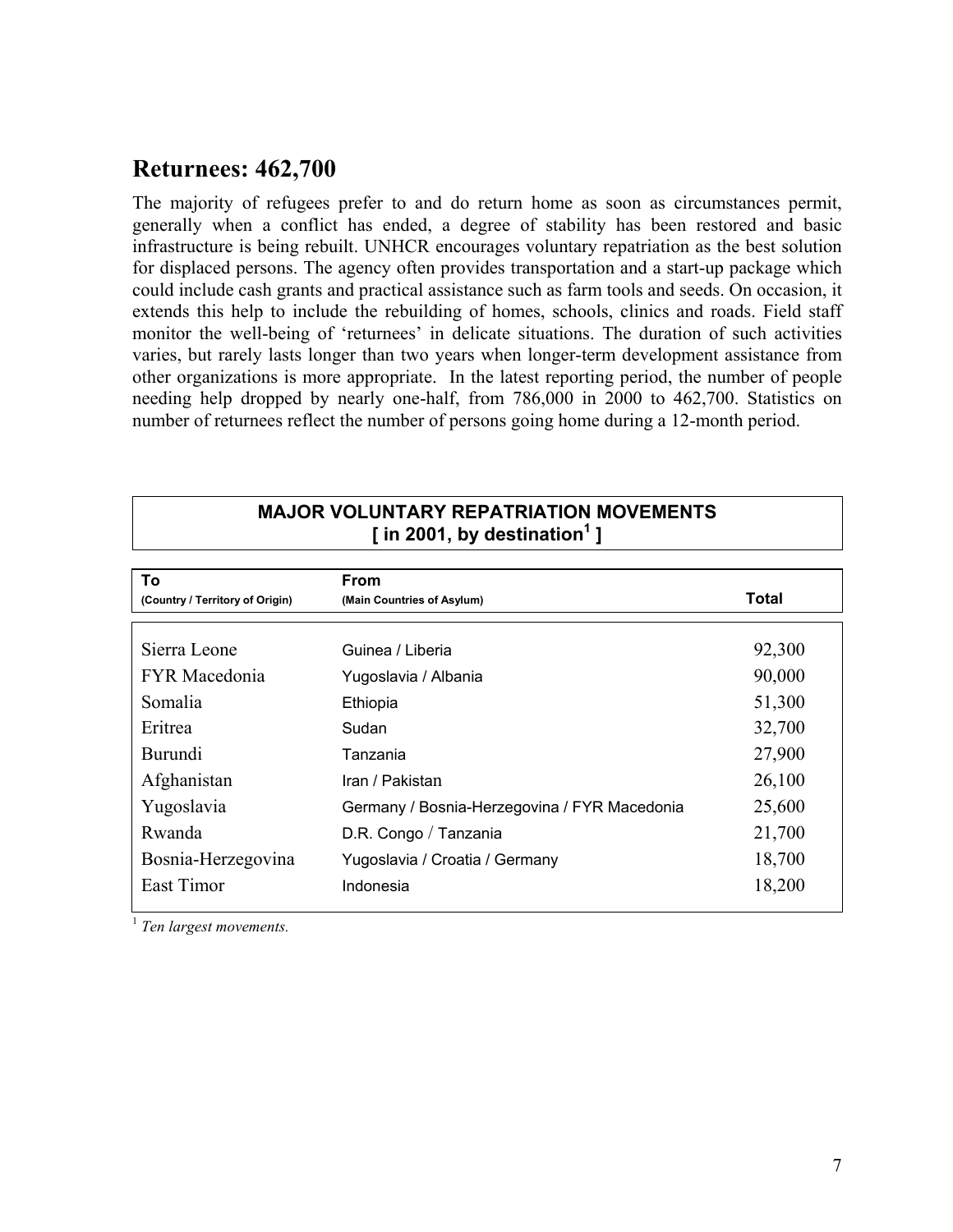# **Resettlement:**

Some refugees cannot or are unwilling to return home, usually because they would face continued persecution. In such circumstances, UNHCR helps to find them new homes, either in the asylum country where they are living or in third countries where they can be permanently resettled. Though many nations have agreed to accept refugees on a temporary basis during the early phases of a crisis, only 17 nations worldwide now participate in official resettlement programs and accept quotas of refugees on an annual basis.

#### **MAIN COUNTRIES OF RESETTLEMENT OF REFUGEES [ in 2001 ]**

| <b>United States</b> | 68,400 |
|----------------------|--------|
| Canada               | 12,200 |
| <b>Australia</b>     | 6,500  |
| <b>Norway</b>        | 1,300  |
| <b>Sweden</b>        | 1,100  |
| <b>New Zealand</b>   | 760    |
| <b>Finland</b>       | 740    |
| <b>Netherlands</b>   | 630    |
| Denmark              | 530    |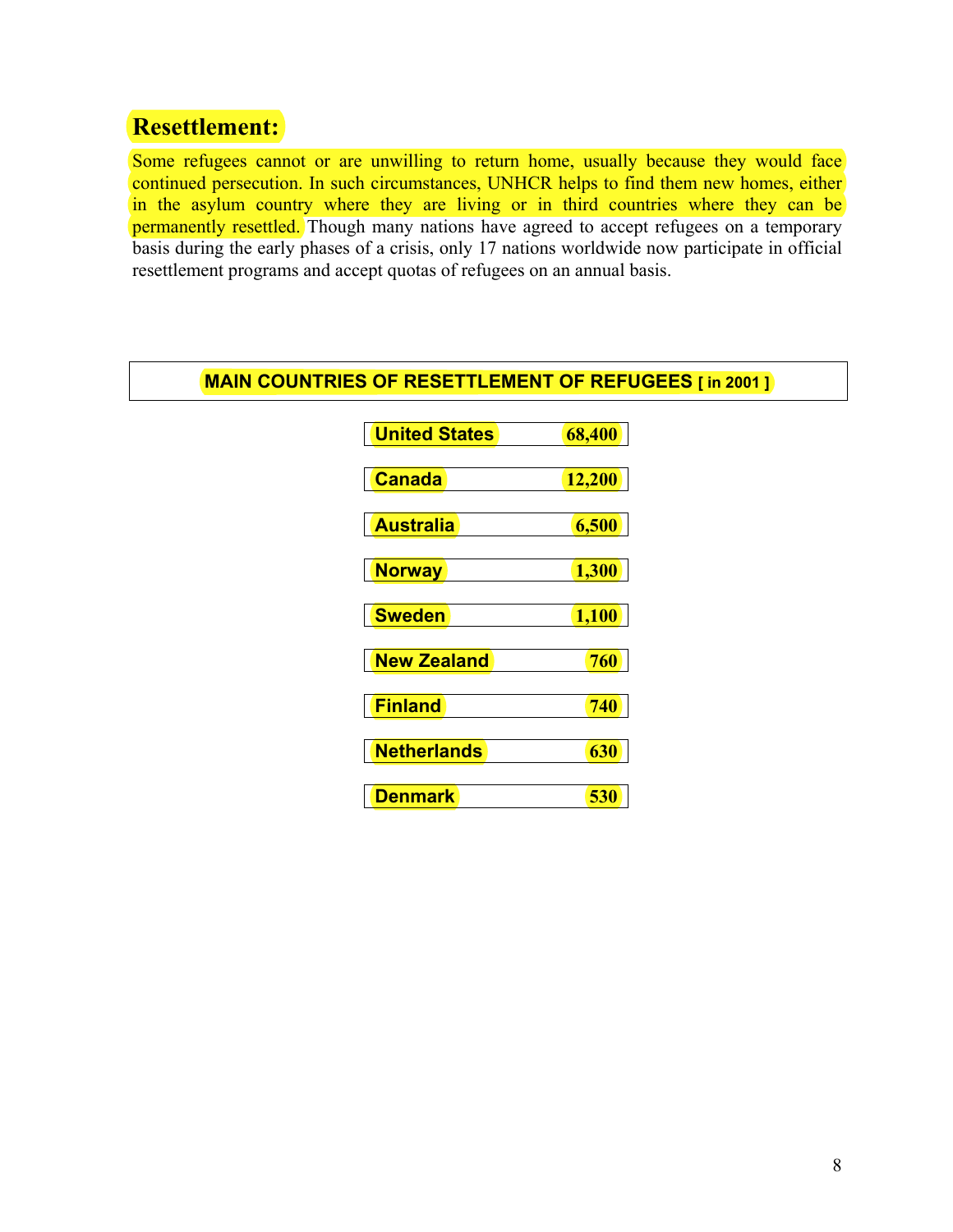### **Asylum seekers: 940,800**

When people flee their own country and seek sanctuary in a second state, they apply for 'asylum'—the right to be recognized as bona fide refugees and receive the legal protection and material assistance that status implies. Approximately 923,000 people applied for asylum worldwide in 2001 compared to just over 1,092,000 in 2000, the majority coming from countries such as Afghanistan, Iraq, Turkey, Yugoslavia, China, Democratic Republic of Congo, Colombia, Russian Federation, Somalia and Iran. The number of asylum seekers whose cases were still pending at the end of the year was 940,800 compared to 900,700 at the beginning of 2001.

In the last five decades, several million people were granted asylum but because of such huge numbers and the increasing ease of travel and communication some states worked to 'harmonize' or toughen their domestic refugee legislation and asylum criteria, sometimes resulting in a decrease in recognition rates.

During the 1990s Balkan crises and subsequent emergencies, when millions of people fled their homes, UNHCR recognized the outflow of such large numbers could overwhelm the asylum process in receiving countries. The agency suggested a simpler and faster process of offering the arrivals 'temporary protection' insisting, however, that asylum remained the cornerstone of it's mandate to protect refugees.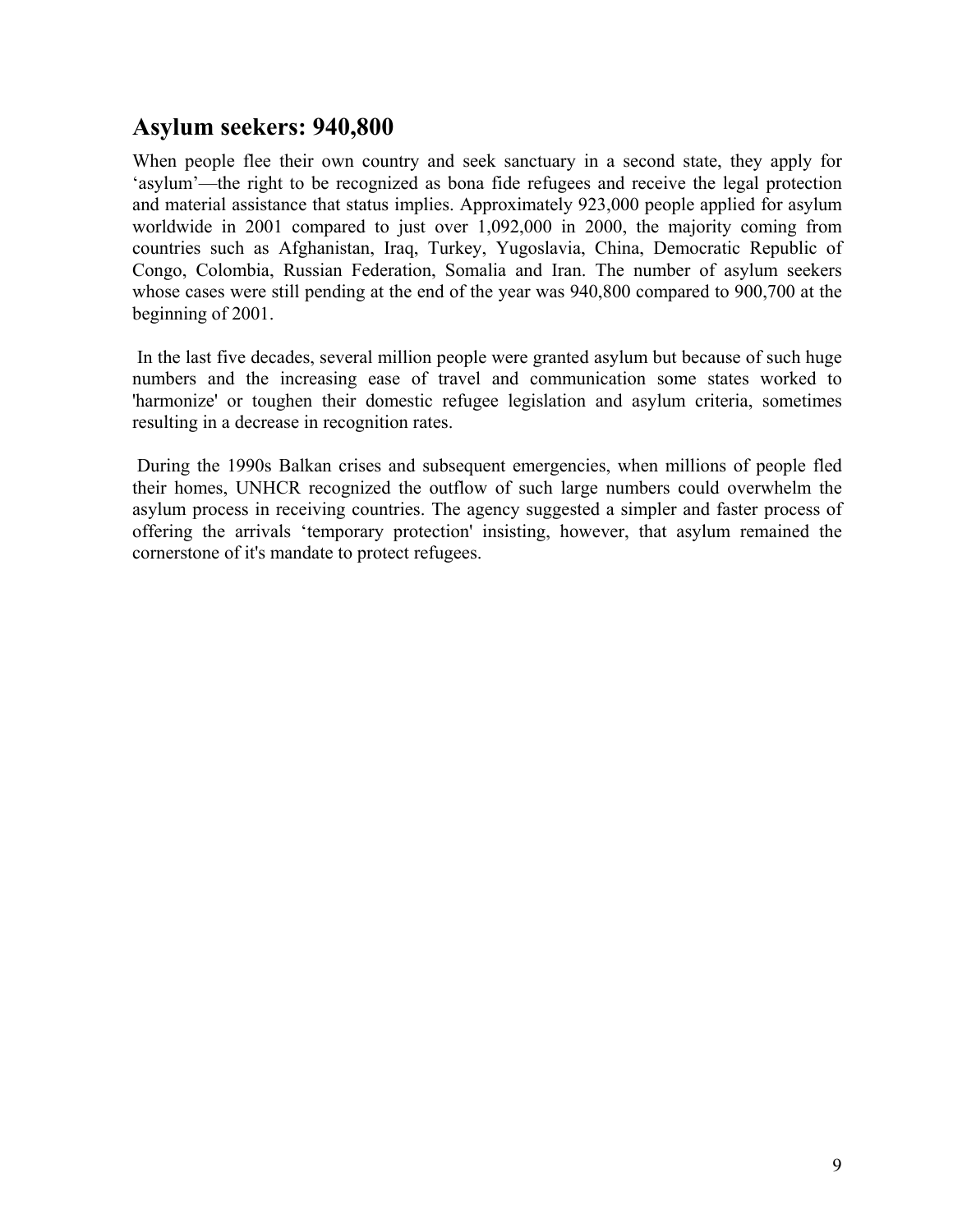#### **ASYLUM APPLICATIONS SUBMITTED IN SELECTED INDUSTRIALIZED COUNTRIES<sup>1</sup> [ in 2001 ]**

| <b>Country of Asylum</b> | <b>Main Countries of Origin</b> | <b>Asylum applications</b> |
|--------------------------|---------------------------------|----------------------------|
|                          |                                 |                            |
|                          |                                 |                            |

| United Kingdom             | Afghanistan / Iraq / Somalia / Sri Lanka / Yugoslavia                  | 88,300 |
|----------------------------|------------------------------------------------------------------------|--------|
| Germany                    | Iraq / Turkey / Yugoslavia / Afghanistan / Russian Fed.                | 88,290 |
| United States <sup>2</sup> | Mexico / China / Colombia / Haiti / Armenia                            | 86,180 |
| France                     | Turkey / D.R. Congo / China / Mali / Algeria                           | 47,290 |
| Canada                     | Hungary / Pakistan / Sri Lanka / Zimbabwe / China                      | 44,040 |
| Netherlands                | Angola / Afghanistan / Sierra Leone / Iran / Guinea                    | 32,580 |
| Austria                    | Afghanistan / Iraq / Turkey / India / Yugoslavia                       | 30,140 |
| Belgium                    | Russian Fed. / Yugoslavia / Algeria / D.R. Congo / Iran                | 24,550 |
| Sweden                     | Iraq / Yugoslavia / Bosnia-Herzegovina / Russian Fed. / Iran           | 23,520 |
| Switzerland                | Yugoslavia / Turkey / Bosnia-Herzegovina / Iraq / FYR Macedonia 20,630 |        |
| Czech Republic             | Ukraine / Moldova / Romania / Viet Nam / India                         | 18,090 |
| Norway                     | Russian Fed. / Croatia / Somalia / Iraq / Ukraine                      | 14,780 |
| Denmark                    | Afghanistan / Iraq / Bosnia-Herzegovina / Yugoslavia / Somalia         | 12,400 |
| Australia                  | Afghanistan / Iraq / China / Indonesia / Fiji                          | 12,370 |
| Ireland                    | Nigeria / Romania / Moldova / Ukraine / Russian Fed.                   | 10,330 |
|                            |                                                                        |        |

<sup>1</sup>*Countries with more than 10,000 asylum applications.* 

<sup>2</sup>*Estimated by UNHCR on the basis of 1.4 asylum applicants per application.*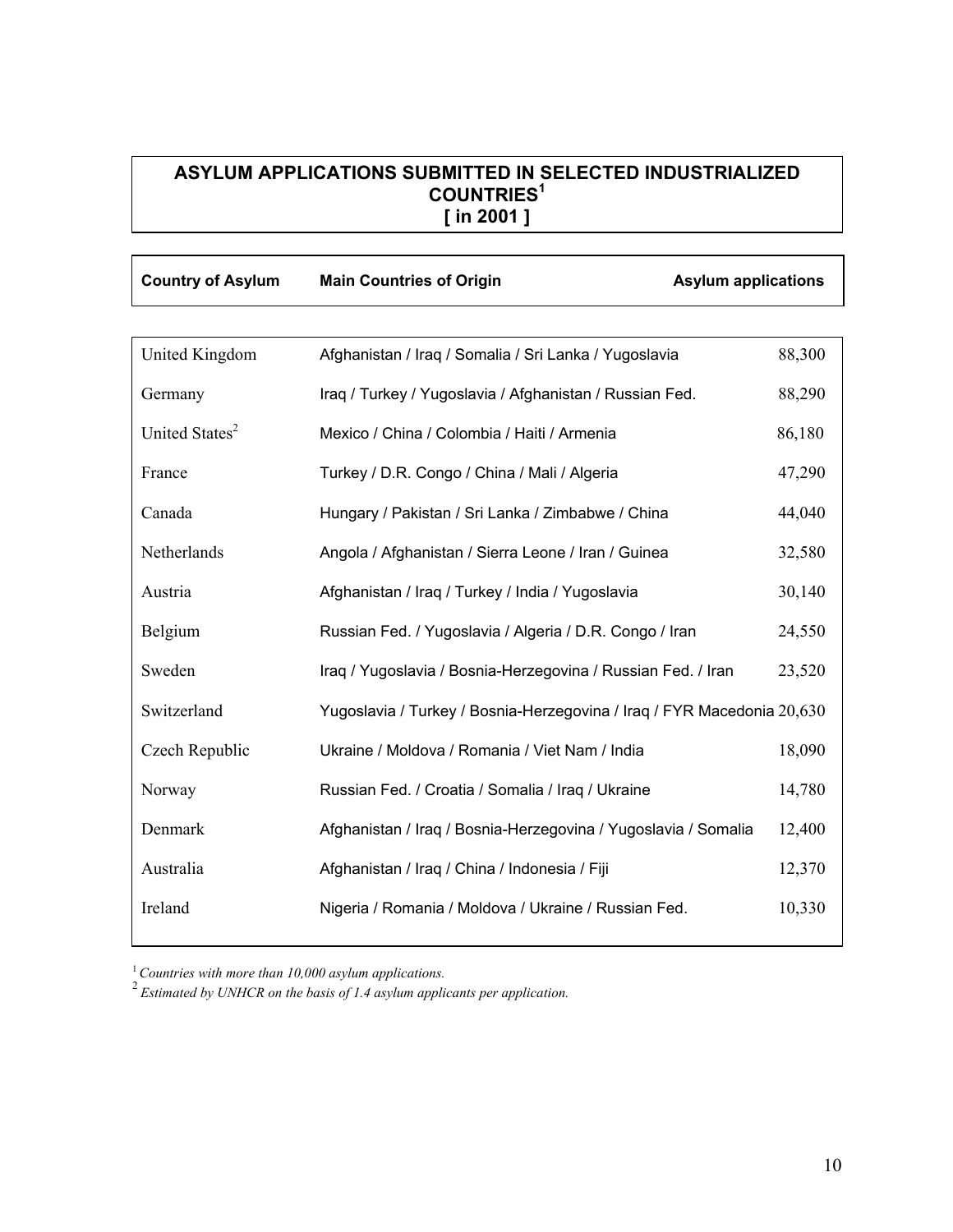## **IDPs and Others of Concern: 6.3 million**

UNHCR extends protection or assistance to certain groups who were not included in the Office's original mandate, but whom the U.N. Secretary-General or the U.N. General Assembly have requested the agency to assist. They include certain groups of war-affected populations, 'stateless' citizens of the former Soviet Union who have not been able to obtain the nationality of any of the new countries which emerged after the dissolution of the USSR, and an estimated 5.3 million internally displaced persons. These so-called IDPs are the fastestgrowing group of uprooted persons in the world. Because they, in effect, 'fall between the cracks' of current humanitarian law and assistance, a widespread international debate has been underway for several years on how best to help all IDPs and who should be responsible for their well-being.

The number of IDPs of concern to UNHCR dropped by more than 800,000 during the year, but this overall figure reflected two opposing trends. Well over one million mainly Eritreans, Bosnians and Burundis returned home, but on the downside 511,000 more Afghans and 190,500 Colombians, among others, were newly uprooted, bringing the total of displaced persons in those two countries alone to nearly two million.

| ESTIMATES OF MAJOR POPULATIONS OF IDPS<br>OF CONCERN TO UNHCR [ at 1 <sup>ST</sup> January 2002 ] |             |  |
|---------------------------------------------------------------------------------------------------|-------------|--|
| Country                                                                                           | <b>IDPs</b> |  |
| Afghanistan                                                                                       | 1,200,000   |  |
| Colombia                                                                                          | 720,000     |  |
| Sri Lanka                                                                                         | 683,300     |  |
| Azerbaijan                                                                                        | 573,000     |  |
| <b>Russian Federation</b>                                                                         | 443,300     |  |
| Bosnia-Herzegovina                                                                                | 438,300     |  |
| Georgia                                                                                           | 264,200     |  |
| Yugoslavia                                                                                        | 263,600     |  |
| Angola                                                                                            | 202,000     |  |
| Liberia                                                                                           | 196,100     |  |
|                                                                                                   |             |  |

# **ESTIMATES OF MAJOR POPULATIONS OF IDPs**

*Groups over 100,000.* 

NOTE: The figures included here do not necessarily represent the total number of IDPs in the countries concerned.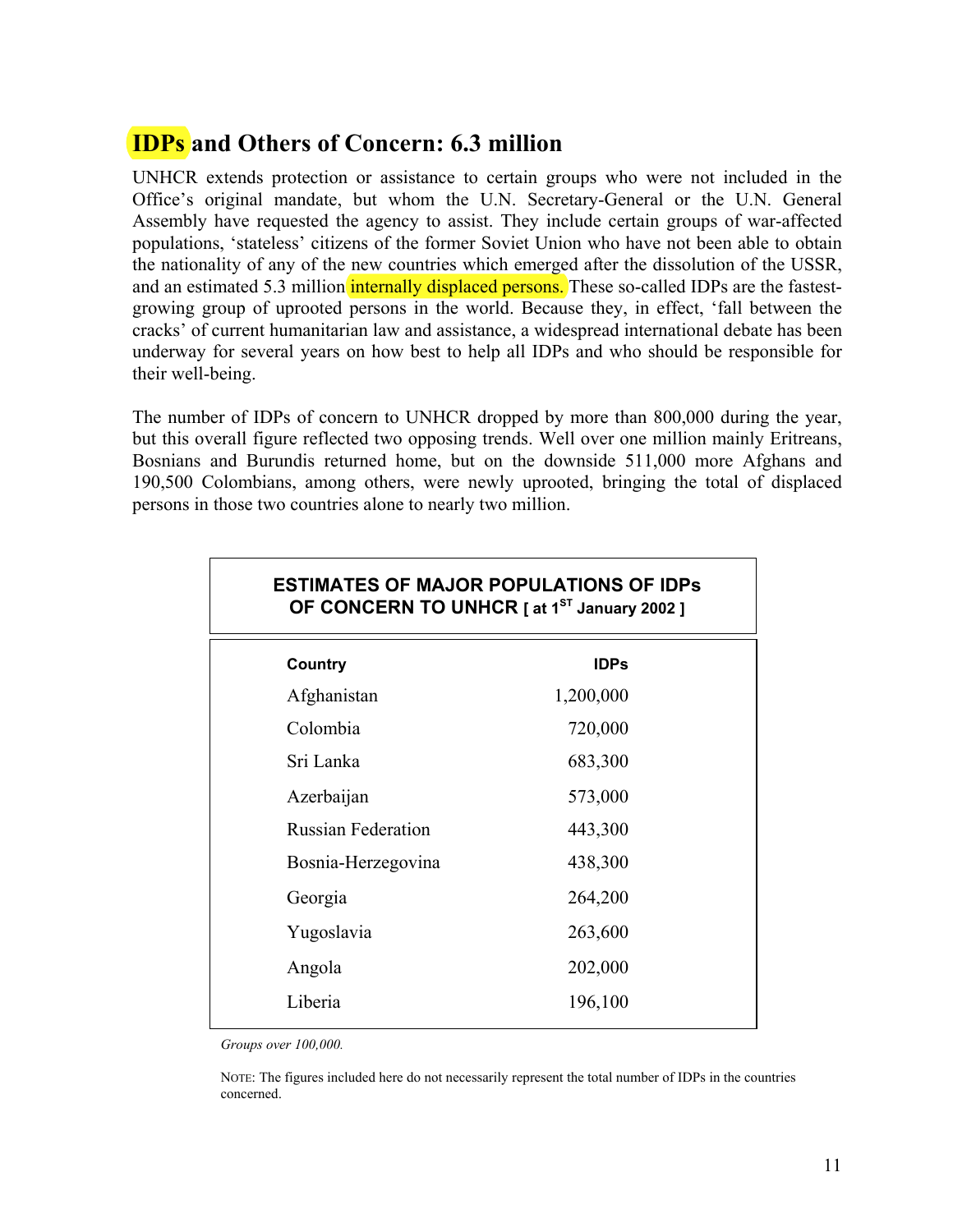### **Numbers at a glance**

- At the start of the year 2002, the number of people of concern to UNHCR was 19.8 million. They included 12 million refugees (61%), 940,800 asylum seekers (5%), 462,700 returned refugees (3%), 5.3 million internally displaced persons (25%), 241,000 returned IDPs (1%) and 1 million others of concern (5%).
- The figure of 19.8 million uprooted persons was a fall of two million compared with the previous year and reflected two conflicting trends: while large groups of people continued to be uprooted, even larger numbers, especially IDPs, returned home.
- The global refugee population of 12 million remained virtually unchanged from the previous year, with half a million people fleeing their countries during 2001 and nearly as many going home.
- At the end of 2001, Asia hosted the largest refugee population (48.3%), followed by Africa (27.5%), Europe (18.3%) North America (5%), Oceania (0.6%) and Latin America and the Caribbean (0.3%).
- When all persons of concern to UNHCR are included, Asia hosted 44.6%, Africa 21.1%, Europe 24.6%, North America 5.5%, Latin America and the Caribbean 3.8% and Oceania  $0.4\%$ .
- During 2001, nearly 500,000 refugees returned to their home country. Almost 100,000 refugees were resettled in 2001, including around 30,000 people assisted by UNHCR, a 25% agency decrease compared to 2000.
- Currently, an estimated 7.7 million people under UNHCR's care are children below the age of 18. The percentage of children compared with the overall refugee population ranges from 57 percent in Central Africa to 20 percent in Central and Eastern Europe.
- Refugees above 60 years of age constitute more than 15 percent of the refugee population in Eastern Europe and the Balkans, whereas in Africa they generally represent less than 5 percent of the refugee population.
- In most regions, women and girls of all ages constitute between 45-55 percent of the refugee population.
- The number of asylum applications submitted in 30, mostly industrialized countries rose from 570,100 in 2000 to 614,100 in 2001. The 7.2% increase was largely because of a higher number of applications in North America and Central Europe. The number of applications in the European Union fell 2 % from 391,460 to 384,530.
- Compared to the size of the national population, the main refugee hosting countries during 2001 were Armenia, with 70 refugees per 1,000 inhabitants, followed by Congo (40 per 1,000), Yugoslavia (38 per 1,000), Djibouti (37 per 1,000) and Zambia (27 per 1,000).